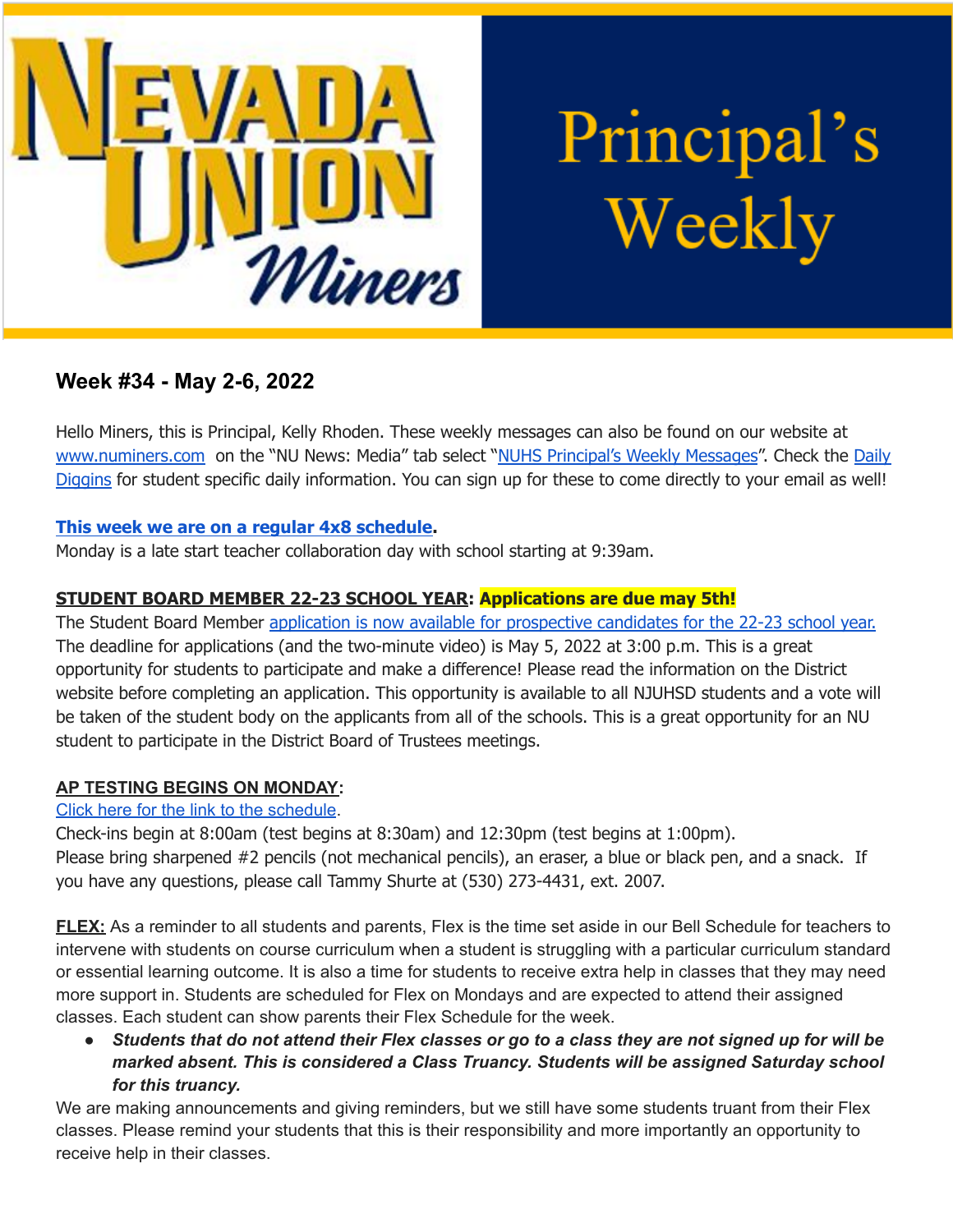### **SPRING DANCE CONCERT:**

Tickets are on sale now for the *Spring Dance Concert.* Performances are on May 13 at 7pm and May 14 at 2pm and 7pm in the Don Baggett Theater. Tickets are \$15, and all seating is reserved. For more information, visit the dance program's website (<https://www.nevadauniondance.com/tickets/>).

**May is Mental Health Awareness Month**. We are partnering with the Nevada County Library to present a community panel regarding Teen Mental Health. Some NU students that are working on starting a Mental Health Matters club will be on the panel along with community mental health professionals. The panel will be on May 19th from 5:30-6:30 in person at the Nevada City Helling Library or via zoom: <https://us02web.zoom.us/j/88938622378#success>

#### **SYMPHONIC AND JAZZ BAND STUDENTS TAKE SILVER AT NATIONAL COMPETITION HELD AT**

**DISNEYLAND:** Congratulations to our all our Band students for representing NU!!! Not only did they get to enjoy Disneyland, they were recognized as one of the top bands at the Competition. Well done Miners!



### **ATHLETICS: NUHS Athletics [Schedules](https://nevadaunion.njuhsd.com/Athletics/Sports-Calendar--Schedules/index.html)**

### **NUHS SWIMMERS TAKE SECOND IN The Foothill Valley LEAGUE CHAMPS MEET:**

The Nevada Union HS swim team had a strong showing at the FVL League Champs meet on 4/22 and 4/23 at Del Oro HS, sealing a 2nd place, overall, finish in the league. Trinity Vega,Carson Medlyn, Pip Van vacas Gagon, Melina Handin, Sam Eck,Theo Van Vacas Gagnnon, Elsie Luisetti, and Jackson Witt struggled through the dreaded 500 freestyle race at Champs, to lock in lots of extra points for the NU team. Senior Marisa Jack had an excellent day in Finals, in the 200 free (the long sprint race) and moved up an unexpected 4 places from her seed spot! NU RELAYS did well and were careful not to disqualify by leaving off the blocks too early. It was a huge team effort! Elsie Luisetti set a league record and won the 200 Free (1:52.99). It was great weather and a great outcome for the NU swim team, who placed 2nd overall in the FVL league!

NU swim team members that qualified for the SJS section meet coming up May 5, 6, and 7th in Lodi are: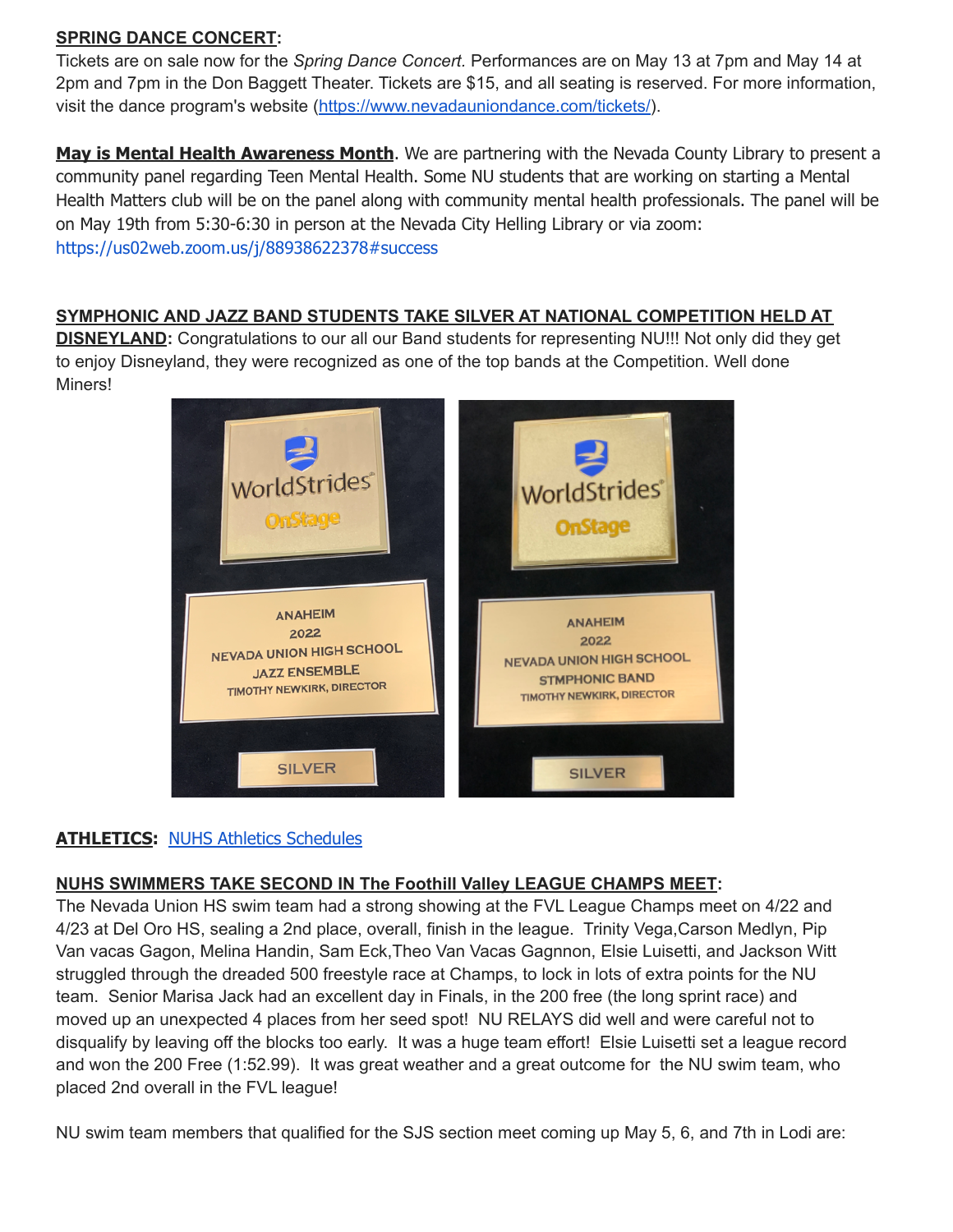MR: Jake Lawson, Logan Van Den Berg, Jimmy Grifffin, Jackson Witt, Kaden Fredricks, Taylor Hembree, Lydia Moorehead, Chloe Hughes, Hannah Molitor Free/500 Free: Kayla Heenan, Elsie Luisetti Butterfly: Chloe Hughes, Hannah Molitor Breast: Lydia Moorehead Back: Chloe Hughes

**BOYS TENNIS:** Monday, May 2 and Tuesday, May 3, 2022, NU will be hosting Tennis Championships. We will be controlling traffic in the Lowere Wrestling Gym lot.

**BASEBALL SENIOR NIGHT!** Come support NU Baseball as they take on Placer High School on May 4, 2022, starting at 4:00 PM. Senior Baseball players will be recognized and the snack shack will be open, selling the traditional hamburgers, hotdogs, and so much more to enjoy the game.

# **Nevada County Reads - KVMR Interview:**

Some of our wonderful Nevada Union Students were interviewed for the KVMR radio program Educationally Speaking. Junior Avary George, Junior Theodore Van Vacas Gagnon, and Sophomore Michelle Moen all participated in the writing portion of the Nevada County Reads and read portions of their contest entries, discussed their creative process, and their writing. The program will be aired on KVMR 89.5 on Tuesday, May 3rd at 6:30pm. If you are not able to listen to the program when it airs, you can use this link to listen: <https://www.kvmr.org/show/educationally-speaking/>

# **COVID TESTS ARE AVAILABLE IN THE NURSE'S OFFICE FOR NU STUDENTS**.

We no longer have the morning testing.

# **FAMILY EDUCATION:**

**Brochure "Suicide Prevention: A Resource for Parents":**

**● Share this resource with parents: Directing Change Suicide Prevention Information for Parents Brochure ([English](https://linkprotect.cudasvc.com/url?a=https%3a%2f%2fwww.suicideispreventable.org%2fwp-content%2fuploads%2f2021%2f07%2fDC-Parent-Brochure-Eversion.pdf&c=E,1,zoRV2O_2GqwNu2NMquQDBMMjU8xO8QWpfkQqwtPoGoETToV-YaHH6IqWdSIK9GHA6FKwnhqsiA2ySzmLW0H4AbDFeMhGQA7RShEAL8vosYkp6Ex6YGyEQowOKQ5_&typo=1)/[Spanish](https://linkprotect.cudasvc.com/url?a=https%3a%2f%2fwww.suicideispreventable.org%2fwp-content%2fuploads%2f2021%2f07%2fDC-Parent-Brochure-Spanish-Eversion.pdf&c=E,1,Me-I3T0PzqxmU6ocgQWhfcbvj2WF2rKj4oKpLjIbXXXInB4Ci6PIriJLynKCsuIuqB0km-4uLRBgnIimnUKdGpYirnV_VC0nfvLdwVL8zd5_Z8M,&typo=1))**

# **RAISE THEM UP! Hosted by Foster Youth Services & Child Welfare [Services](https://drive.google.com/file/d/1c-xLIzehkua28fMpjV7l8QZq7Gwo71gD/view?usp=sharing)** (updated)

This is a community wide effort, led by the Nevada County Superintended of Schools, to:

- 1. Provide an event where families interested in becoming foster parents can get a glimpse of Nevada Counties System of Support for foster families and meet the 3 primary licensing agencies to find the right fit for their family. If you know anyone interested in becoming a foster parent please give them a [flyer.](https://drive.google.com/file/d/1c-xLIzehkua28fMpjV7l8QZq7Gwo71gD/view?usp=sharing) Education should play a bigger part in foster parent recruitment as we understand how incredibly important it is for children that enter care to remain stable in their school of origin but to make that happen we need homes.
- 2. Provide an event to honor our current foster families.
- 3. Provide a resource fair for adoptive families, Kincare (those raising relatives) families, and transition age foster youth.

We will have booths from community resources from all over the county, a bounce house, a reptile show, free food, families photos, and lots of fun to be had by all!

**Date: Saturday, May 14, 2022 Time: 10am-2pm**